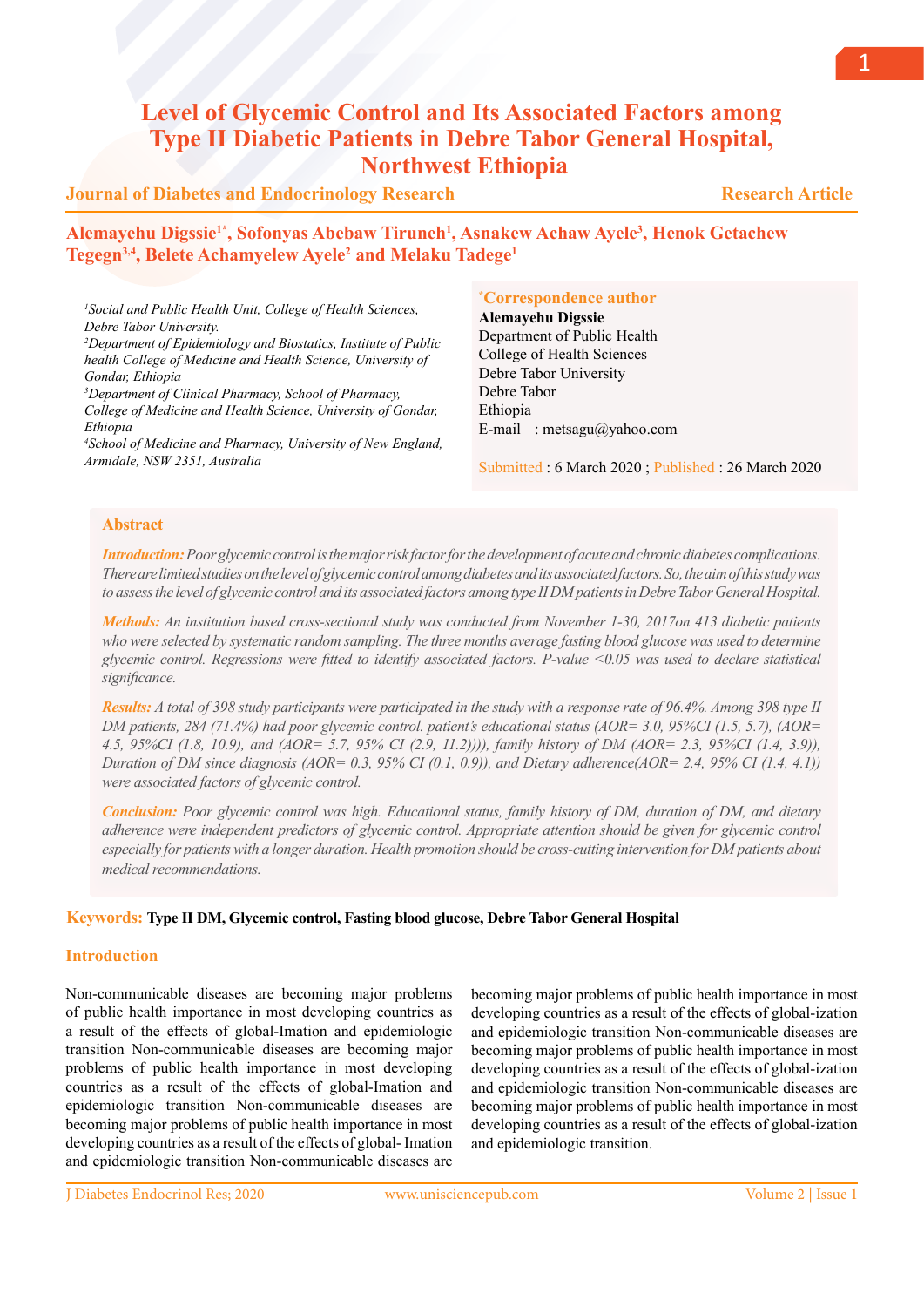Diabetics Mellitus is a raised level of glucose in the blood due to either the body cannot produce enough amount of insulin hormone or use insulin effectively [1]. The global prevalence and impact of diabetes mellitus has increased dramatically, particularly in sub-Saharan Africa and it is one of the major public health problem in developing countries due to the most rapid epidemiological transitions [2-5].

In 2012 diabetes mellitus, caused 1.5 million deaths worldwide among this 43% befall before the age of 70 years [1]. Globally it is estimated that 425 million people live with diabetes aged 20-79 years, 90% of whom accounts type 2 diabetes mellitus, and it will raise 642 million by 2040 [6-8].The prevalence of diabetes in Africa has raised from 4 million in 1980 to 25 million in 2014, which increased by 129% (3.1% in 1980 to 7.1% in 2014)and Ethiopia accounts 3.8%, and 9% in gestational diabetes mellitus [9]. In sub-Saharan Africa, 90% of people living with type 2 diabetes mellitus typically associated with increasing age and obesity [9, 10].

Diabetics Mellitus has a wide range of medical complication such as retinopathy, neuropathy, micro albuminuria, and it increases the risk of numerous infectious disease including tuberculosis, pneumonia, and sepsis particularly in Sub-Saharan Africa [9]. Glycemic control remains the major focus for the management of type 2 diabetes mellitus [11]. Poor glycemic control among type 2 diabetes mellitus patients constitutes a major public health problem and a risk factor for the development of acute and chronic diabetes complications [12-14].Studies evidenced thatgood glycemic control reduces the risk of diabetic related complications and death [15, 16].

Despite, of the importance of good glycemic control evidence showed that there is poor glycemic control in Ethiopia [17-20]. Different studies evidenced that being unable to read and write, farmer, having poor medication adherence, duration with diabetics, and duration of diabetics treatment were the significant associated factors for poor glycemic control among type 2 diabetic patients [12, 20-22]. The aim of this study was to assess the level of glycemic control and its associated factors among type 2 diabetic patients attending their follow up at Debre Tabor General Hospital, Northwest Ethiopia.

#### **Methods and Participants**

#### **Study Design, Area and Period**

Institutional based cross-sectional study design was conducted from November01/2017- November 30/2017 at Debre Tabor General Hospital. Debre Tabor General Hospital is found in Debre Tabor Town, South Gondar Zone of Amhara Regional state that is about 667 kilometers far from the capital city of Ethiopia in Northwest direction and 102 kilometers far from Bahir Dar town.

A total of 413 study participants were included. The sample size was calculated by using single population proportion formula considering the prevalence of poor glycemic control is 57.5% among type 2 diabetic patients from previous study done in Ethiopia, 95% confidence level and 5% of marginal error by adding none response rate of 10%. Systematic random sampling technique was employed to select the study participants. A total of 850 type 2 diabetic patients had follow up at Debre Tabor General Hospital, and then we calculate the Kth interval that was 2. So, we interview the study participants every 2 type 2 diabetic patients [23]. All type 2 diabetic patients aged  $\geq$  18 years who had at least one-year outpatient follow up at Debre Tabor General Hospital were included in the study, whereas newly diagnosed type 2 diabetic patients, critically ill and unable to speak and hear at the time of data collection were excluded from the study.

#### **Data Collection**

The data was collected by two trained nurses by face-to-face interview by using pre-tested and structured questionnaire. Patient chart review was carried out to determine of threemonth average Fast Blood Sugar (FBS) and diabetics related complications. The dietary adherence status was assessed by Perceived Dietary Adherence Questionnaire (PDAQ), and diabetic related knowledge assessed by Diabetes Knowledge Test (DKT) questionnaire [24-26].

#### **Data processing and analysis:**

The collected data were entered into EpiData version 3.1 and double entry was made. The entered data were exported to Statistical Package for Social Science (SPSS) version 20 software for analysis. Descriptive statistics was employed for sociodemographic characteristics of the respondents. Bivariate and multivariable logistic regression was done to identify independent factors of glycemic control. P-value less than 0.2 was used to select candidate variables for multivariable logistic regression. Hosmer and Lemeshow's goodness-offit test was used to check the data is appropriate for multiple logistic regression model. Crude Odds Ratio (COR), Adjusted Odds Ratio(AOR) with 95%CI were employed to determine the associated factor of type 2 diabetic patient glycemic control and P- value less or 0.05 was considered as statically significant.

#### **Operational Definitions**

Good glycemic control was defined as an average of three consecutive fasting blood glucose measurement 80–130 mg/ dl. Poor glycemic control was defined as patients who's had average blood glucose measurements on three consecutive visits  $> 130$  or  $< 70$  mg/dl [27]. The Perceived Dietary Adherence Questionnaire (PDAQ) is 9-item seven-point Likert scale questionnaires assessing the dietary adherence status of the last seven days. PDAQ has a total of 63 scores for 9-item questions, and for each item, a higher score reflects higher dietary adherence except item 4 and 9, which is reversely coded. To declare good dietary adherence having a total sum scores of  $\geq$  31.5scores. Diabetes Knowledge Test (DKT) questionnaire has a 23-item multiple-choice questions. Item 1-14 designed for all adult diabetic patients. The DKT score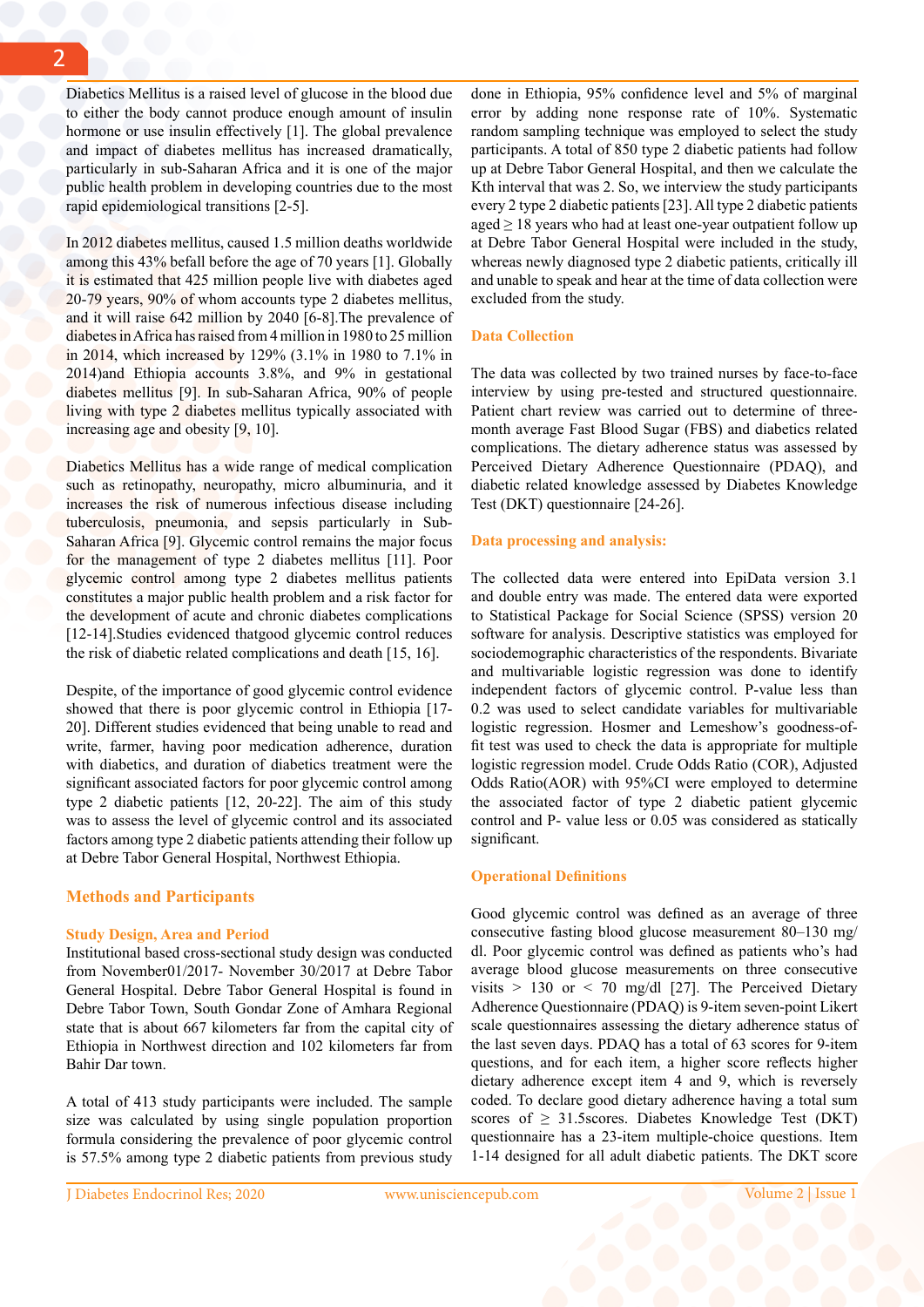was determined by dividing the number of correct answers by the total number of questions (14 for those receiving oral hypoglycemic agents). Scores having  $\geq 75$  %, 74-60 % and ≤59 %, were used to declare good, medium and poor diabetic related knowledge respectively. Respondents having good and medium diabetic related knowledge were merged in to good diabetic related knowledge [28, 29].

# **Ethical Consideration:**

The study was conducted after getting ethical clearance letter from Debre Tabor University College of Health Sciences. The data were collected after obtaining permission from Debre Tabor General Hospital medical director and chief executive director. Informed consent was obtained from each study participants. The name of the study participants was not registered for the assurance of confidentiality and social desirability bias. Individuals are informed that they could withdraw at the time of interview.

## **Results**

# **Socio-demographic and Clinical Characteristics of the respondents:**

A total of 398 study participants were participated in the study with a response rate of 96.4%. Majority of the study participants were males 211 (53 %). The mean  $(\pm SD)$  age of patients with type 2 diabetes was  $52.63 \ (\pm 12.34)$  years. Most of the respondents were orthodox 357 (89.7 %) in religion and 283 (71.1 %) of the study participants had family history of diabetes mellitus (Table 1).

|                       | Variables       | Frequency | Percent (%) |
|-----------------------|-----------------|-----------|-------------|
| <b>Sex</b>            | Male            | 211       | 53.0        |
|                       | Female          | 187       | 47.0        |
| Age                   | $18 - 34$ years | 10        | 2.5         |
|                       | $35 - 50$ years | 189       | 47.5        |
|                       | $51 - 64$ years | 128       | 32.2        |
|                       | $\geq 65$ years | 71        | 17.8        |
| <b>Marital Status</b> | Single          | 44        | 11.1        |
|                       | Married         | 272       | 68.3        |
|                       | Divorced        | 71        | 17.8        |
|                       | Separated       | 11        | 2.8         |
| Religion              | Orthodox        | 357       | 89.7        |
|                       | Protestant      | 7         | 1.8         |
|                       | Muslim          | 34        | 8.5         |
| Residence             | Urban           | 234       | 58.8        |
|                       | Rural           | 164       | 41.2        |

| Educational<br><b>Status</b>  | Unable to read<br>and write      | 177 | 44.5 |
|-------------------------------|----------------------------------|-----|------|
|                               | Able to read<br>and write        | 75  | 18.8 |
|                               | Primary<br>Education             | 30  | 7.5  |
|                               | Secondary<br>Education           | 45  | 11.3 |
|                               | Higher<br>Education and<br>above | 71  | 17.8 |
| Occupational<br><b>Status</b> | Government<br>Employee           | 89  | 22.4 |
|                               | Merchant                         | 74  | 18.6 |
|                               | Farmer                           | 142 | 35.7 |
|                               | <b>NGO</b>                       | 34  | 8.5  |
|                               | House Wife                       | 59  | 14.8 |
| Family history<br>of DM       | No                               | 283 | 71.1 |
|                               | Yes                              | 115 | 28.9 |
| Distance from<br>the Hospital | $<$ 30 minutes                   | 144 | 36.2 |
|                               | $>30$ minutes                    | 254 | 63.8 |
| Smoking                       | Yes                              | 16  | 4.0  |
|                               | N <sub>0</sub>                   | 382 | 96.0 |

**Table 1:** Socio-demographic Characteristics of Patients with Type 2 Diabetes Mellitus Attending their Follow up at Diabetic Clinic of Debre Tabor General Hospital, Ethiopia, 2017. (n=398)

## **Level of glycemic Control and Clinical Characteristics of the Respondents:**

Out of 398 study participants, 71.4 % had poor glycemic control. The mean  $(\pm SD)$  of fasting blood glucose was 175.52  $(\pm 69.34)$  mg/dl with inter quartile range of (213- 124). The mean duration of DM since diagnosis with diabetes mellitus and starting of treatment was 5.32 and 5.18 years respectively. Among the total of respondents having glucometer at home (34.9 %)had good glycemic control compered to not having glucometer at home which is 26.9 % (Table 2).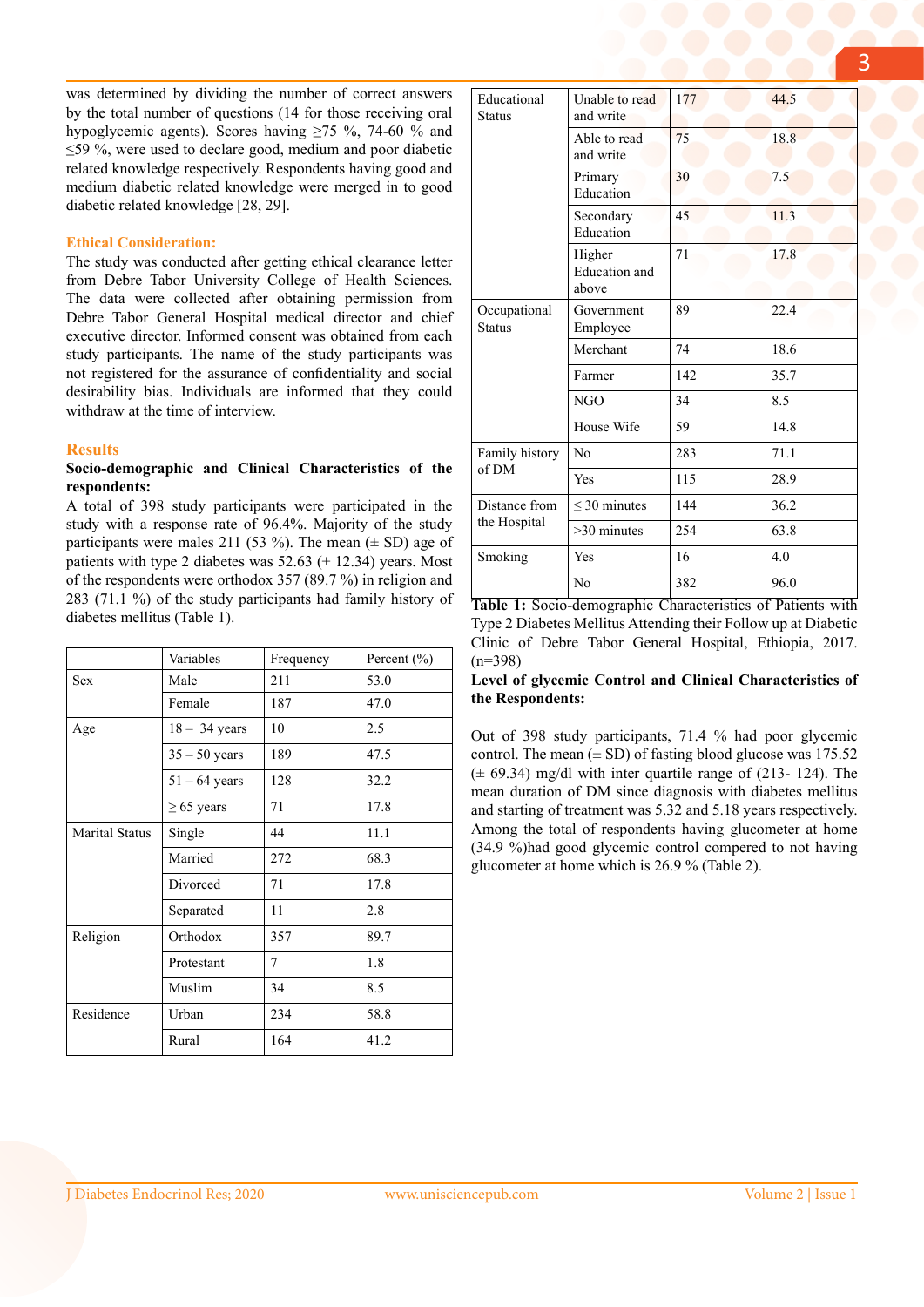|                                | Variables      | Glycemic Control Level |            |                |        |         |
|--------------------------------|----------------|------------------------|------------|----------------|--------|---------|
|                                |                | Poor                   | N(%        | Good           | N(%    | Total N |
| Sex                            | Male           | 146                    | (69.2)     | 65             | (30.8) | 211     |
|                                | Female         | 138                    | (73.8)     | 49             | (26.2) | 187     |
| Resident                       | Urban          | 157                    | (67.1)     | 77             | (32.9) | 234     |
|                                | Rural          | 127                    | (77.4)     | 37             | (22.6) | 164     |
| Duration of DM Treatment       | $1-5$ years    | 161                    | (65.2)     | 86             | (34.8) | 247     |
|                                | $6-10$ years   | 90                     | (78.9)     | 24             | (21.1) | 114     |
|                                | $> 10$ years   | 33                     | (89.2)     | $\overline{4}$ | (10.8) | 37      |
| Number of medication taken per | One            | 69                     | (59.5)     | 47             | (40.5) | 116     |
| day                            | Two and above  | 215                    | (76.2)     | 67             | (23.8) | 282     |
| Having glucometer at home      | N <sub>0</sub> | 228                    | (73.1)     | 84             | (26.9) | 312     |
|                                | Yes            | 56                     | (65.1)     | 30             | (34.9) | 86      |
| Chronic illness                | N <sub>0</sub> | 178                    | (73.9)     | 63             | (26.1) | 241     |
|                                | Yes            | 106                    | (67.5)     | 51             | (32.5) | 157     |
| Dietary adherence status       | Poor Adherence | 99                     | $(78. -6)$ | 27             | (21.4) | 126     |
|                                | Good Adherence | 185                    | (68.0)     | 87             | (32.0) | 272     |

**Table 2:** Socio-demographic and clinical characteristics of patients with type 2 diabetes mellitus patients attending their follow up at diabetic clinic of Debre Tabor General Hospital, Ethiopia, 2017. (n=398) Factors associated with glycemic control

In bivariate logistic regression, age of the patient, marital status, residence, educational status, family history of DM, duration of DM since diagnosis, ever had diabetic education, and dietary adherence were significantly associated factors with glycemic control among type II DM patients. In multivariable logistic regression, patient's educational status, family history of DM, Duration of DMsince diagnosis, and Dietary adherence were significantly associated with glycemic control among type II diabetic patients.

Diabetic patients who can read and write are 3 times more likely to have good glycemic control as compared with those who couldn't read and write (AOR= 3.0, 95%CI (1.5, 5.7)). Type II Diabetic patients who learnt up to primary educational level are 4 times more likely to have good glycemic control as compared with those who couldn't read and write (AOR= 4.5, 95%CI (1.8, 10.9)). Diabetic patients who achieve college and above educational status are 5.7 times more likely to have good glycemic control as compared with those who couldn't read and write (AOR= 5.7, 95% CI (2.9, 11.2)).

Type II diabetic patients who have family history of diabetes mellitus are 2.1 times more likely to have good glycemic control as compared with those who didn't have family history of diabetes mellitus (AOR= 2.3, 95%CI (1.4, 3.9)). Type II diabetic patients with greater than 10 years duration since diagnosis are 70% less likely to have good glycemic control as compared with those with less than 5 years duration of diabetes mellitus since diagnosis (AOR=  $0.3$ ,  $95\%$  CI ( $0.1$ ,  $0.9$ )).

Diabetic patients who have good dietary adherence are 2.4 times more likely to have good glycemic control as compared with those who have poor dietary adherence (AOR= 2.4, 95% CI (1.4, 4.1)). (Table 3)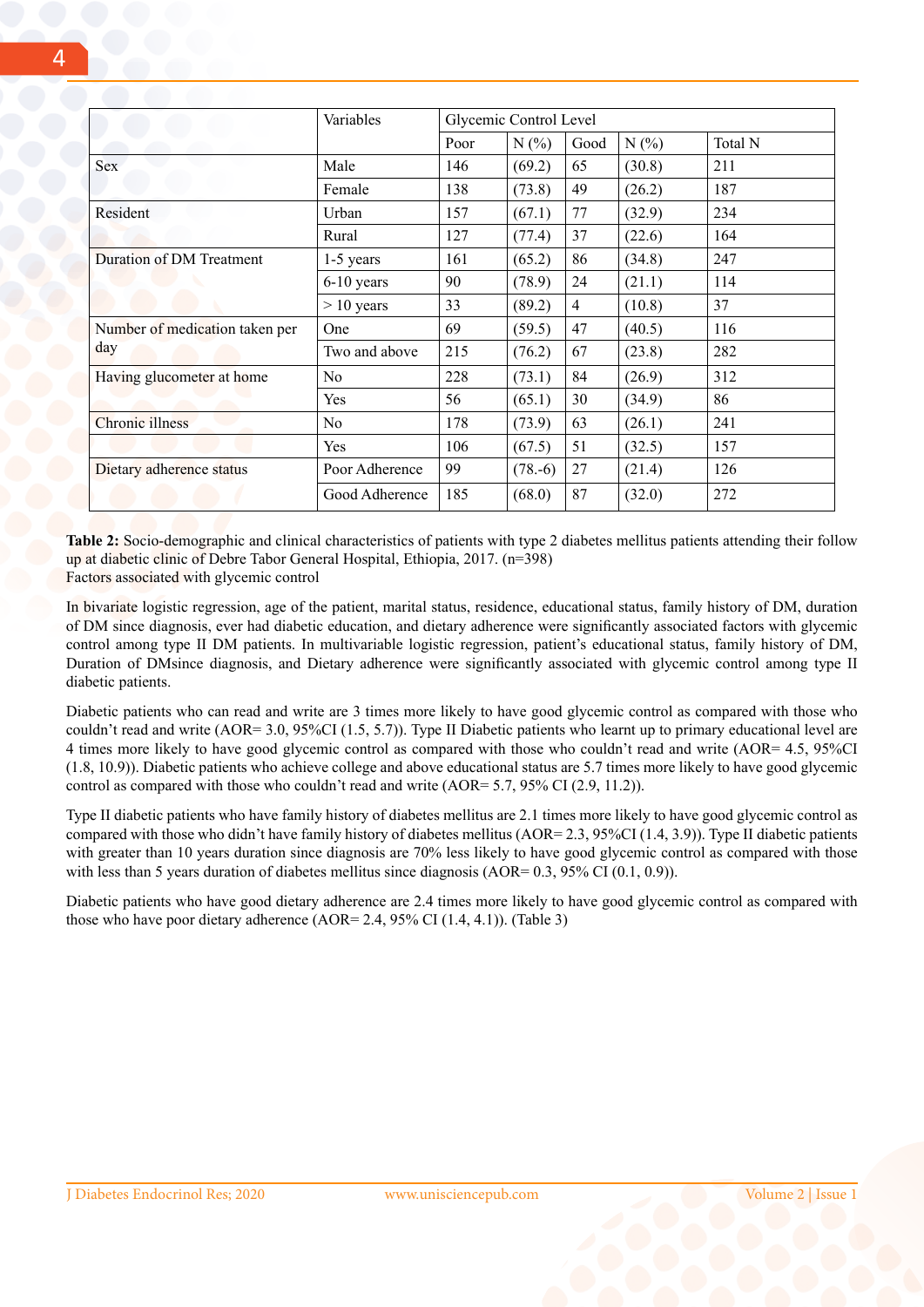| Variables                         |                              | Poor Glycemic Control | Good Glycemic Control | <b>COR (95% CI)</b> | <b>AOR</b> (95% CI) |
|-----------------------------------|------------------------------|-----------------------|-----------------------|---------------------|---------------------|
| Age of the patient                | $18-34$ years                | 3                     | $\tau$                | 7.4(1.7,31.9)       |                     |
|                                   | $35-50$ years                | 128                   | 61                    | 1.5(0.8, 2.8)       |                     |
|                                   | 51-64 years                  | 99                    | 29                    | 0.9(0.5, 1.8)       |                     |
|                                   | Above 65 years               | 54                    | 17                    | $\mathbf{1}$        |                     |
| Marital status                    | Single                       | 22                    | 22                    | $\mathbf{1}$        |                     |
|                                   | Married                      | 197                   | 73                    | $0.4(0.2-0.7)$      |                     |
|                                   | Divorced                     | 56                    | 15                    | $0.3(0.1-0.6)$      |                     |
|                                   | Separated                    | $\tau$                | $\overline{4}$        | $0.6(0.1-2.2)$      |                     |
| Residence                         | Urban                        | 157                   | 77                    | $\mathbf{1}$        |                     |
|                                   | Rural                        | 127                   | 37                    | $0.6(0.4-0.9)$      |                     |
| <b>Educational Status</b>         | Un able to read<br>and write | 149                   | 27                    | $\mathbf{1}$        | $\mathbf{1}$        |
|                                   | Able to read and<br>write    | 50                    | 25                    | 2.6(1.4, 5.0)       | 3.0(1.5, 5.7)       |
|                                   | Primary<br>Education         | 17                    | 13                    | 4.1(1.8,9.3)        | 4.5(1.8, 10.9)      |
|                                   | Secondary<br>Education       | 34                    | 11                    | 1.7(0.8, 3.8)       | 2.2(1.0, 5.0)       |
|                                   | College and above            | 34                    | 37                    | 5.8(3.1, 10.7)      | 5.7(2.9, 11.2)      |
| Family history of<br><b>DM</b>    | No                           | 215                   | 68                    | $\mathbf{1}$        | $\mathbf{1}$        |
|                                   | Yes                          | 69                    | 46                    | 2.1(1.3, 3.3)       | 2.3(1.4, 3.9)       |
| Duration of DM<br>since diagnosis | Less than 5 years            | 155                   | 86                    | $\mathbf{1}$        | $\mathbf{1}$        |
|                                   | $5 - 10$ years               | 89                    | 24                    | 0.5(0.3, 0.5)       | 0.6(0.3, 1.0)       |
|                                   | Greater than 10<br>years     | 40                    | $\overline{4}$        | 0.2(0.1, 0.5)       | 0.3(0.1, 0.9)       |
| Ever had Diabetic<br>Education    | No                           | 44                    | 240                   | $\mathbf{1}$        |                     |
|                                   | Yes                          | 10                    | 104                   | 2(0.9, 3.9)         |                     |
| Dietary adherence                 | Poor                         | 99                    | 27                    | $\mathbf{1}$        | $\mathbf{1}$        |
|                                   | Good                         | 185                   | 87                    | 1.7(1.1, 2.8)       | 2.4(1.4, 4.1)       |

**Table 3:** Factors associated with glycemic control among type 2 diabetes mellitus patients attending their follow up at diabetic clinic of Debre Tabor General Hospital, Ethiopia, 2017. (n=398)

# **Discussion**

Chronic non communicable diseases are becoming the problems of low and middle income countries including Ethiopia due to numerous reasons. Diabetes contributes the greatest line share of chronic non communicable diseases. Glycemic control is the most important diabetes care and management for diabetic patients. Poor glycemic control is a major health problem which greatly contributes for the development of diabetesrelated complications.

The result of this study showed that the level of glycemic control among type II diabetic patients is 71.4% which is consistent with the study done at Dessie Referral hospital (70.8%), Jimma University teaching Hospital (70.9%), Turkey (67.5), Myanmar (72.1%), and Saudi Arabia (74.9%)(12,20,30–32). Whereas it is below than the study conducted at TikurAnbessa hospital (80%), South Africa (83.8%), Kenya (81.6%), India (91.8%) and Palestine (80.5%)(33–37).On the other hand, it is higher than the study done at Zambia (61.3%), Limmu Genet Hospital (63.8%), Suhul Hospital (63.5%), Nigeria (55%), Ayider Specialized hospital (48.7%) and Shenen Gibe Hospital (59.2%)(21,38–42). The possible justification for the discrepancy might be the difference in quality of care given for the patients in different hospitals that studies were conducted and the method used to assess the glycemic level.

The result of our study revealed that educational status of type II diabetic patients had significant association with glycemic control. Diabetic patients who can read and write, learnt primary school and achieve college and above educational status are 3, 4 and 5.7 times more likely to have good glycemic control as compared with those who couldn't read and write respectively. This is consistent with study conducted at Dessie Referral Hospital, Jimma University Teaching Hospital and Shenen Gibie Hospital [20, 21, 30-39]. The reason might be educational status may affect patients adherence to medical recommendations.

This study indicated that family history of diabetes mellitus had associated with glycemic control of diabetes mellitus. Type II diabetic patients who have family history of diabetes mellitus

5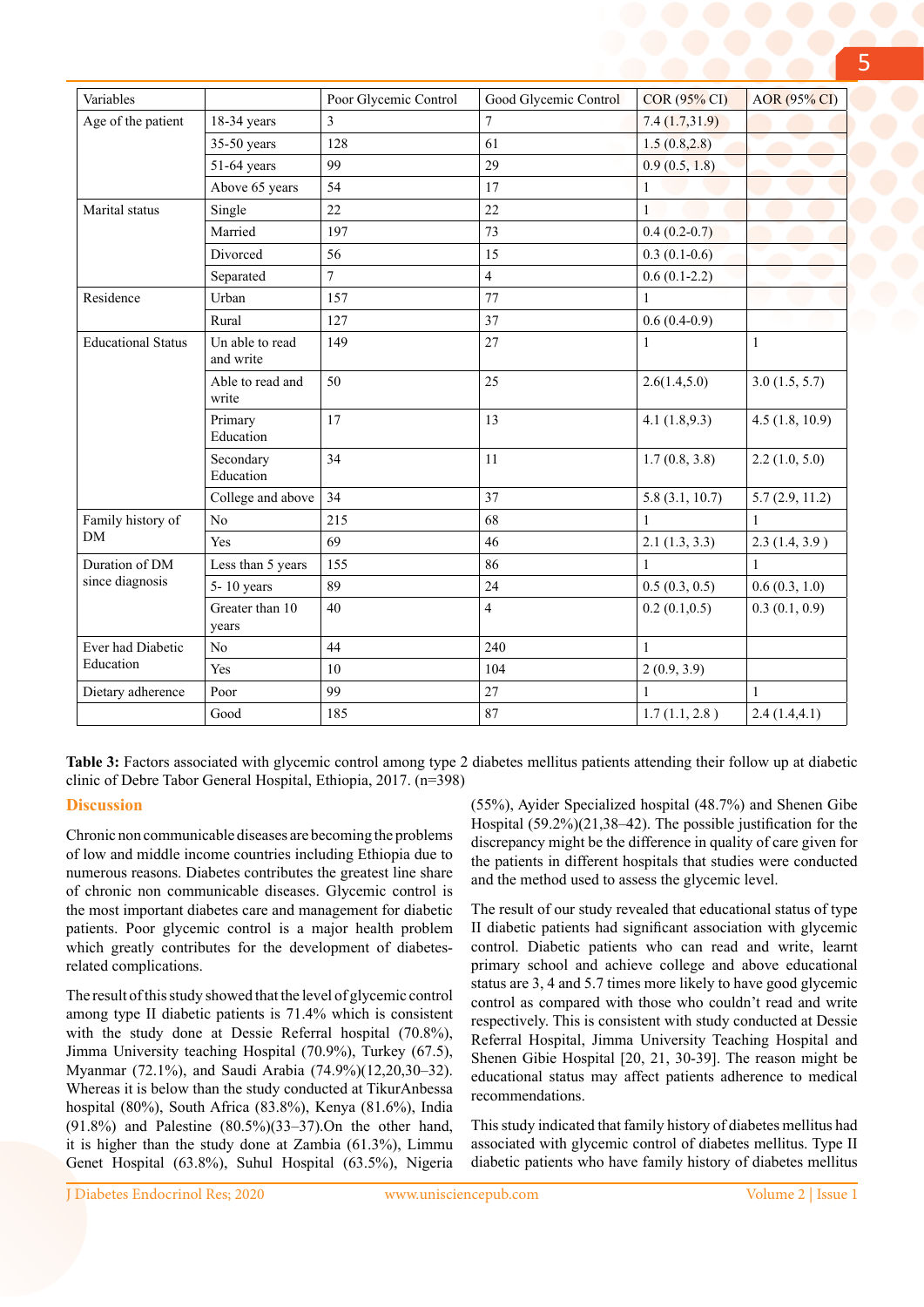**References**

**Data Availability**

**Funding Statement** 

**Authors' Contributions**

per the request. **Competing Interests**

1. World Health Organization (2016) Global Report on Diabetes.

All stated authors AD, SA, AA, HG, BA, and MT are involved in the study from the inception to design, acquisition of data, analysis and interpretation and drafting of the manuscript. All

are 2.1 times more likely to have good glycemic control. This finding is similar with the study conducted at Saudi Arabia [32]. The probable reason might be diabetes patients with family history of diabetes mellitus may have better information about

Our study showed that duration of diabetes since diagnosis had significant association with glycemic control of type II diabetes patients. Type II diabetic patients with greater than 10 years duration since diagnosis are 70% less likely to have good glycemic control as compared with those with less than 5 years duration of diabetes mellitus since diagnosis. This is in line with studies done at Tikur Anbessa Hospital, Dessie Referral Hospital, South Africa, Limmu Genet Hospital, Malaysia, Ayider Referral Hospital, Palestine, Jordan, and SaudiArabia [30, 32, 33, 37, 39, 40-43]. The possible justification may as the duration increases the ability to secret insulin will decrease in type II diabetes mellitus and age by itself may be contribution. The result of this study revealed that adherence to dietary recommendation had significant associated with glycemic control among type II diabetes patients. Diabetic patients who have good dietary adherence are 2.4 times more likely to have good glycemic control as compared with those who have poor dietary adherence. This finding is consistent with the study

medical recommendations for diabetes patients.

conducted at Suluh Hospital and India [18, 36].

glycemic control among type II DM patients.

We declare that we have no competing interests.

authors read and approved the final manuscript.

We didn't receive any kind of fund for this research.

Level of glycemic control among type II diabetes patients were poor. Educational status, having family history of DM, duration of DM since diagnosis and dietary adherence to dietary recommendations were independent predictors of

During diabetes patient follow up, clinicians should give appropriate attention for glycemic control since it is the main goal of diabetes management. Special attention should be given for DM patients with longer duration. Health professionals shall put their effort on evidence generation, health promotion and awareness creation about diabetes mellitus and its control.

We have the data of this research article and can provide it as

**Conclusion and recommendations** 

2. Pastakia SD, Pekny CR, Manyara SM, Fischer L (2017)

Diabetes in sub-Saharan Africa - from policy to practice to progress: Targeting the existing gaps for future care for diabetes. Diabetes, Metabolic Syndrome and Obesity 10: 247-263.

- 3. Assah F, Mbanya JC (2016) Diabetes in sub-saharan Africa. Diabetes Mellit Dev Ctries Underserved Communities. Elsevier Ltd 375: 33-48.
- 4. Nigatu T (2012) Epidemiology, complications and management of diabetes in Ethiopia: A systematic review. J Diabetes 4: 174-180.
- 5. Animaw W, Seyoum Y (2017) Increasing prevalence of diabetes mellitus in a developing country and its related factors. PLoS One 12: 1-11.
- 6. Zheng Y, Ley SH, Hu FB (2017) Global aetiology and epidemiology of type 2 diabetes mellitus and its complications. Nat Rev Endocrinol 14: 88-89.
- 7. Ogurtsova K, da Rocha Fernandes JD, Huang Y, Linnenkamp U, Guariguata L, et al. (2017) IDF Diabetes Atlas: Global estimates for the prevalence of diabetes for 2015 and 2040. Diabetes Res Clin Pract. Elsevier BV 128: 40-50.
- 8. Hall Victoria, Thomsen Reimar, Henriksen Ole, Lohse Nicolai (2011) Diabetes in Sub Saharan Africa 1999-2011: Epidemiology and public health implications. a systematic review. BMC Public Health 11: 1-26.
- 9. Atun R, Davies JI, Gale EAM, Bärnighausen T, Beran D, et al. (2017) Diabetes in sub-Saharan Africa: from clinical care to health policy. Lancet Diabetes Endocrinol 5: 622- 667.
- 10. Inzucchi SE, Bergenstal RM, Buse JB, Diamant M, Ferrannini E, et al. (2015) Management of Hyperglycemia in Type 2 Diabetes, 2015: A Patient-Centered Approach: Update to a position statement of the american diabetes association and the european association for the study of diabetes. Diabetes Care 38: 140-149.
- 11. Kayar Y, Ilhan A, Kayar NB, Unver N, Coban G, et al. (2017) Relationship between the poor glycemic control and risk factors, life style and complications. Biomed Res 28: 1581-1586.
- 12. Bash LD, Selvin E, Steffes M, Coresh J, Astor BC (2008) Poor Glycemic Control in Diabetes and the Risk of Incident Chronic Kidney Disease Even in the Absence of Albuminuria and Retinopathy. Arch Intern Med 168: 2440.
- 13. Koro CE, Bowlin SJ, Bourgeois N, Fedder DO (2004) Glycemic Control From 1988 to 2000 Among U.S. Adults Diagnosed With Type 2 Diabetes. Diabetes Care 27: 17- 20.
- 14. Turner R (1998) Effect of intensive blood-glucose control with metformin on complications in overweight patients with type 2 diabetes (UKPDS 34). Lancet 352: 854-865.
- 15. Group UPDS (UKPDS) (1998) blood-glucose control with sulphonylureas or insulin compared with conventional treatment and risk of complications in patients with type 2 diabetes (UKPDS 33). Lancet 352: 837-853.
- 16. Angamo MT, Melese BH, Ayen WY (2013) Determinants of Glycemic Control among Insulin Treated Diabetic Patients in Southwest Ethiopia: Hospital Based Cross